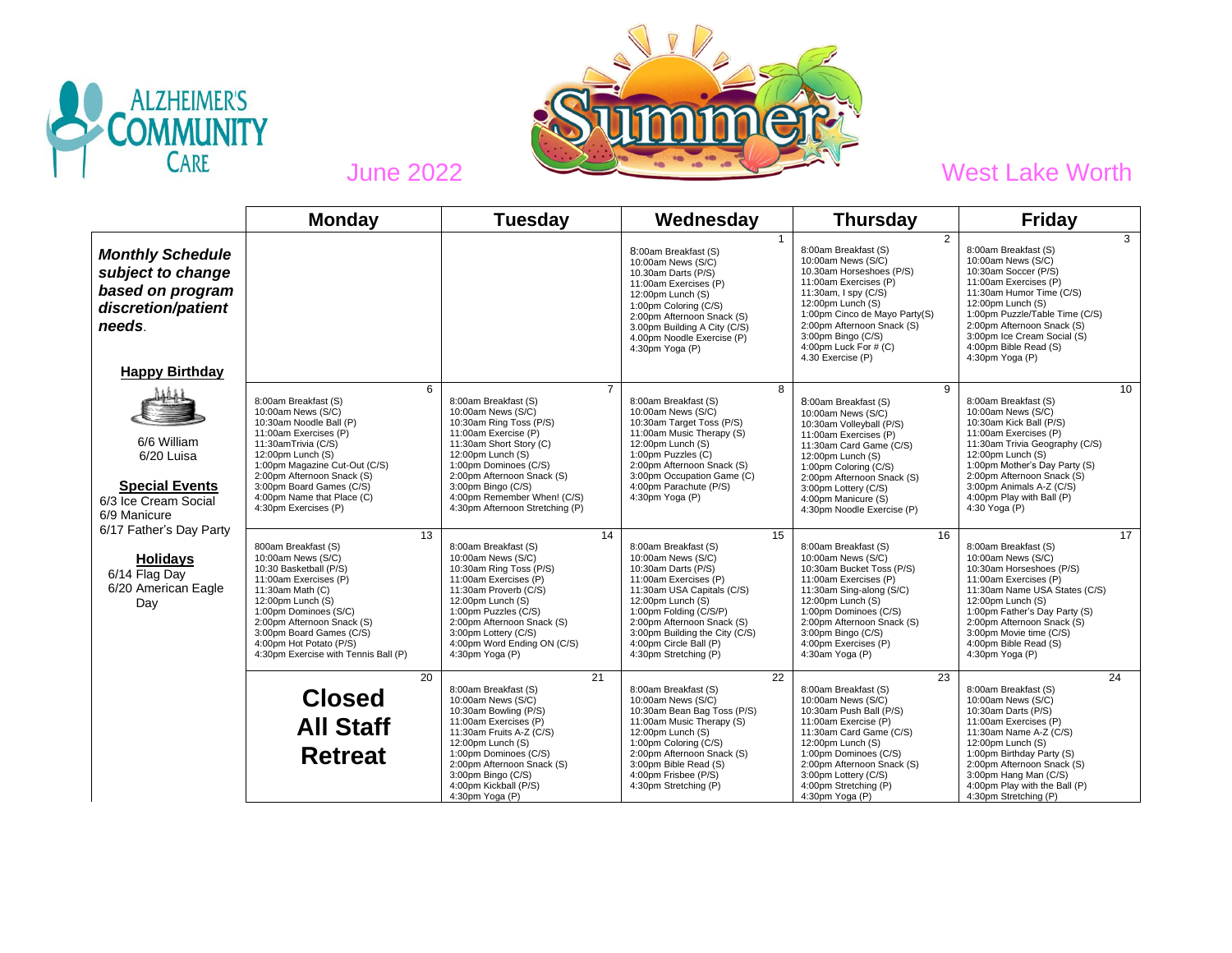

## **Specialized Alzheimer's Day Care Program West Lake Worth** 3680 Lake Worth Rd Lake Worth FL 33461 Mon-Fri: 8:00 – 5:00pm 561-432-0668 www.alzcare.org

Jacqueline Rodriguez, LPN Program Manager

 **1-800-394-1772** 

| <b>Therapeutic Activities</b> | <b>Examples of Therapeutic Activities</b>                                                                                                                                                                 | <b>Definitions</b>                                                                                                                                                                                                   |
|-------------------------------|-----------------------------------------------------------------------------------------------------------------------------------------------------------------------------------------------------------|----------------------------------------------------------------------------------------------------------------------------------------------------------------------------------------------------------------------|
| Cognitive                     | Word Games, Math Games, Trivia Games, Reminiscence,<br>Board Games, "Current" Events, Morning Announcements,<br>Tabletop Activities-coloring, bean sorting, puzzles, patient<br>specific individual tasks | Encouraging thinking, reasoning, reminiscing; stimulating retained/long-term mer<br>activities; acknowledging and accepting the patient's perception of his/her "world<br>environment; encouraging and rewarding cre |
| Physical                      | Chair Exercise, Dancing, Arts and Crafts, Noodle<br>Ball/Volleyball, Dancing, Magnetic Darts, Bean Bag Toss,<br><b>Bowling</b>                                                                            | Exercising both gross motor and fine motor skills; facilitating movement and maxim<br>safety                                                                                                                         |